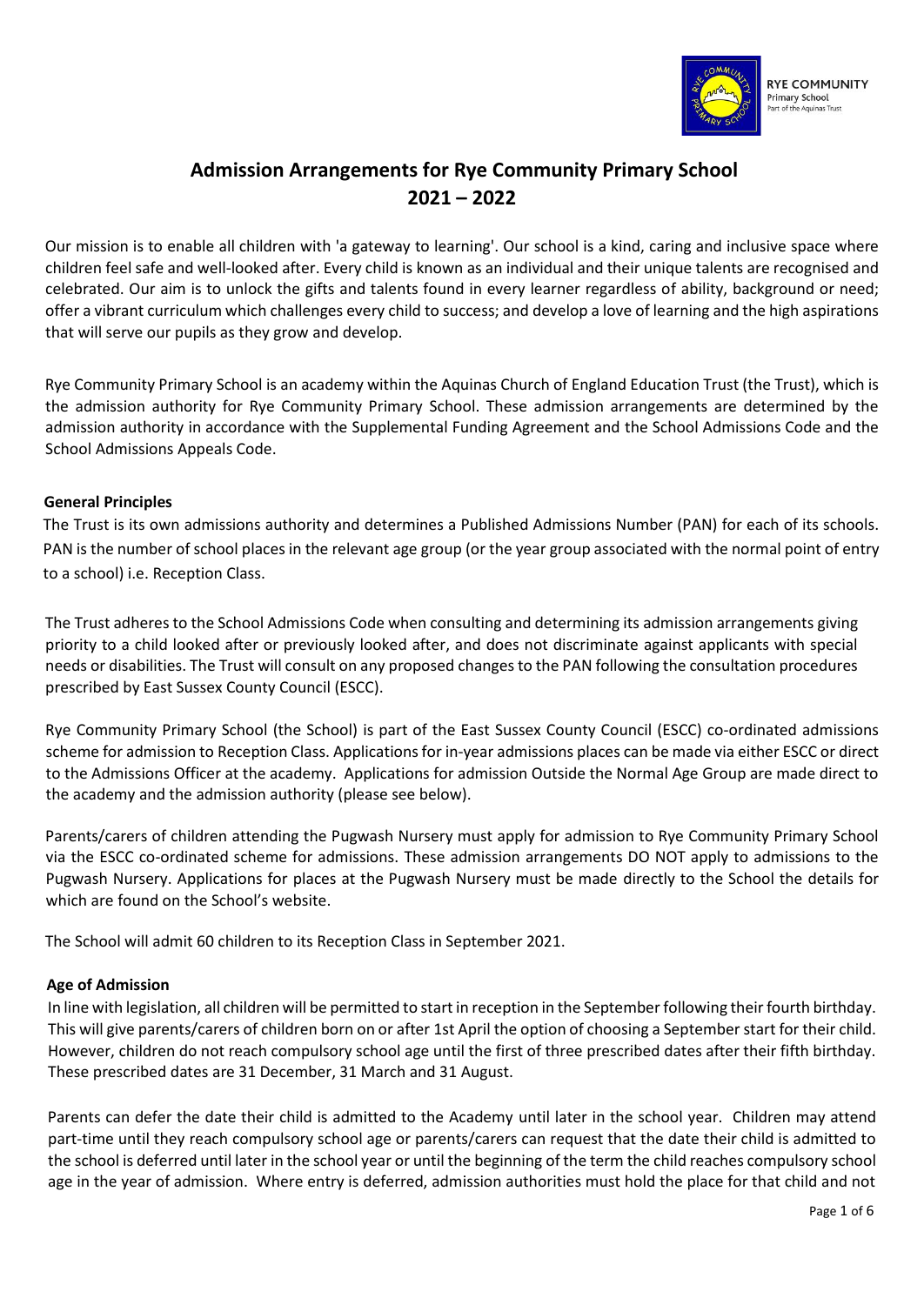

offer it to another child. Once a place has been offered the parent/carer would not be able to defer entry beyond the beginning of the term after the child's fifth birthday, nor beyond the academic year for which the original application was accepted. Hence children born between 1<sup>st</sup> April and 31<sup>st</sup> August and offered a place for admission will be expected to join the school by the start of the summer term of the academic year of admission.

# **Requests for admission outside the normal age group**

Parents of gifted and talented children, or those who have experienced problems or missed part of a year, for example due to ill health, can seek places outside their normal age group. In addition, the parents of a summer born child may choose not to send that child to school until the September following their fifth birthday and may request that they are admitted out of their normal age group – to Reception rather that Year 1. All such requests must be made in writing in the first instance to the Executive Headteacher and the admission authority (please contact Mary Capon by emailing at [mary.capon@aquinastrust.org](mailto:mary.capon@aquinastrust.org) ).

It is not an automatic right to choose this option and decisions will be made by the admission authority on the basis of the circumstances of each case and in the best interests of the child concerned. To determine this the following will be taken into account: the parent's views; information about the child's academic, social and emotional development; where relevant, their medical history and the views of a medical professional; whether they have previously been educated out of their normal age group; and whether they may naturally have fallen into a lower age group if it were not for being born prematurely. The views of the Executive Headteacher and Head of School of the academy will also be taken into account. When informing a parent of their decision on the year group the child should be admitted to, the admission authority will set out clearly the reasons for the decision.

Where the admission authority agrees to a parent's request for their child to be admitted out of their normal age group and, as a consequence of that decision, the child will be admitted to a relevant age group (i.e. the age group to which the request was accepted), ESCC and the admission authority will process the application as part of the main admissions round, unless the parental request is made too late for this to be possible, and on the basis of their determined admission arrangements only, including the application of oversubscription criteria where applicable. They will not give the application lower priority on the basis that the child is being admitted out of their normal age group. Parents have a statutory right to appeal against the refusal of a place at a school for which they have applied. This right does not apply if they are offered a place at the academy but it is not in their preferred age group.

# **Oversubscription Criteria**

Where the number of applications for admission is greater than the published admissions number, applications will be considered against the criteria set out below. After the admission of students with EHC Plans where the Academy is named, the criteria will be applied in the order in which they are set out below:

- 1. Child looked after and previously looked after children. (See definitions below).
- 2. Children with an exceptional medical or social need for whom attendance at any other school would be inappropriate (must be accompanied by supporting evidence; the evidence submitted, such as a letter from a doctor or social worker, must clearly demonstrate that the needs of the child can only be met by attending the School).
- 3. Children of members of the UK Armed Forces.
- 4. Children who have a siblingon roll at the School at the time of application. (See definitions below)
- 5. Children living within the defined community area. (See definitions below)
- 6. Children living outside the defined community area and attending Pugwash Nursery. (See definitions below).
- 7. Children living outside the defined community area. (See definitions below).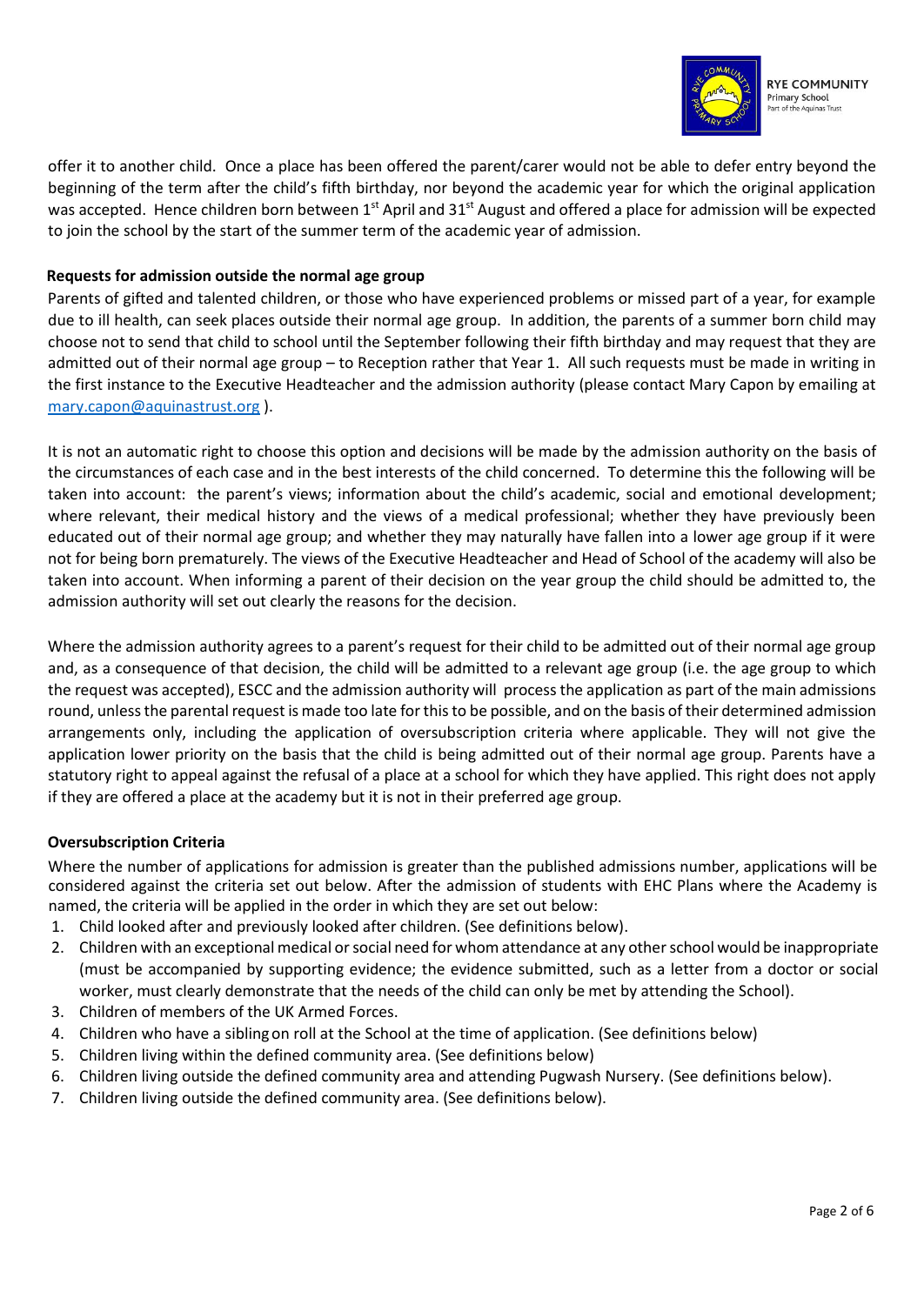

#### **Tie-breaker**

If there are more children who qualify for a place than places available, places will be allocated to children living closest to the School. Distance to the School will be measured in accordance with the definition detailed below. If, after all of the relevant criteria have been applied, two applicants cannot be separated for a final place, the Trust will use random allocation to determine the allocation of the remaining place as detailed below. Definition of 'home' is as detailed below.

If the School is not over-subscribed, all applicants will be offered a place.

Parents/carers will be notified of their child's school place by ESCC.

The Trust will not withdraw an offer of a place unless:

- It was made in error;
- A parent/carer has not responded within a reasonable time; or
- The offer was obtained through a fraudulent or intentionally misleading application.

#### **Admission Process**

The majority intake of pupils into the Academies occurs at the normal point of entry i.e. Reception Class. Applications are required to be made in accordance with ESCC's co-ordinated admissions arrangements and made on the Common Application Form (CAF) provided and administered by ESCC's Admissions Team.

Parents should apply online <https://www.eastsussex.gov.uk/educationandlearning/schools/admissions/apply/> ). Parents who are unable to apply online should contact the Admissions and Transport Team for a paper application at the following address:

Admissions and Transport Team County Hall St Anne's Crescent, Lewes, East Sussex BN7 IUE

Tel: 0300 330 9472

Completed paper applications must be returned to the address specified before the closing date.

The ESCC admissions arrangements are non-preferential; applicants can make up to three choices based on their preferences and they are placed on the list of all of the schools they name as a preference, but no reference is made to whether each school is their first, second or third choice.

ESSC will forward details of applicants for Reception Class at the School so that the Trust can offer places as appropriate. The ESCC Admissions Team sort the data for the School and generates a list of children who have been allocated a place at the School.

#### **Appeals Procedure**

The ESCC writes to parents/carers of all applicants on 16 April giving details of the school to which their child has been allocated and the contact details of the school should the family wish to appeal. Where a place has not been allocated at a preferred school, the contact details of that school will be provided should the family wish to appeal. Appeals should be put in writing to the Clerk of the Appeals Panel care of the School by the appeals deadline and clearly state the grounds for appeal. The School has adopted the same appeals deadline as is published in the ESCC Applying for a School Booklet. Appeals will be heard by an Independent Appeals Panel before the end of the summer term. Details of the Appeals Procedure are found on the School's website.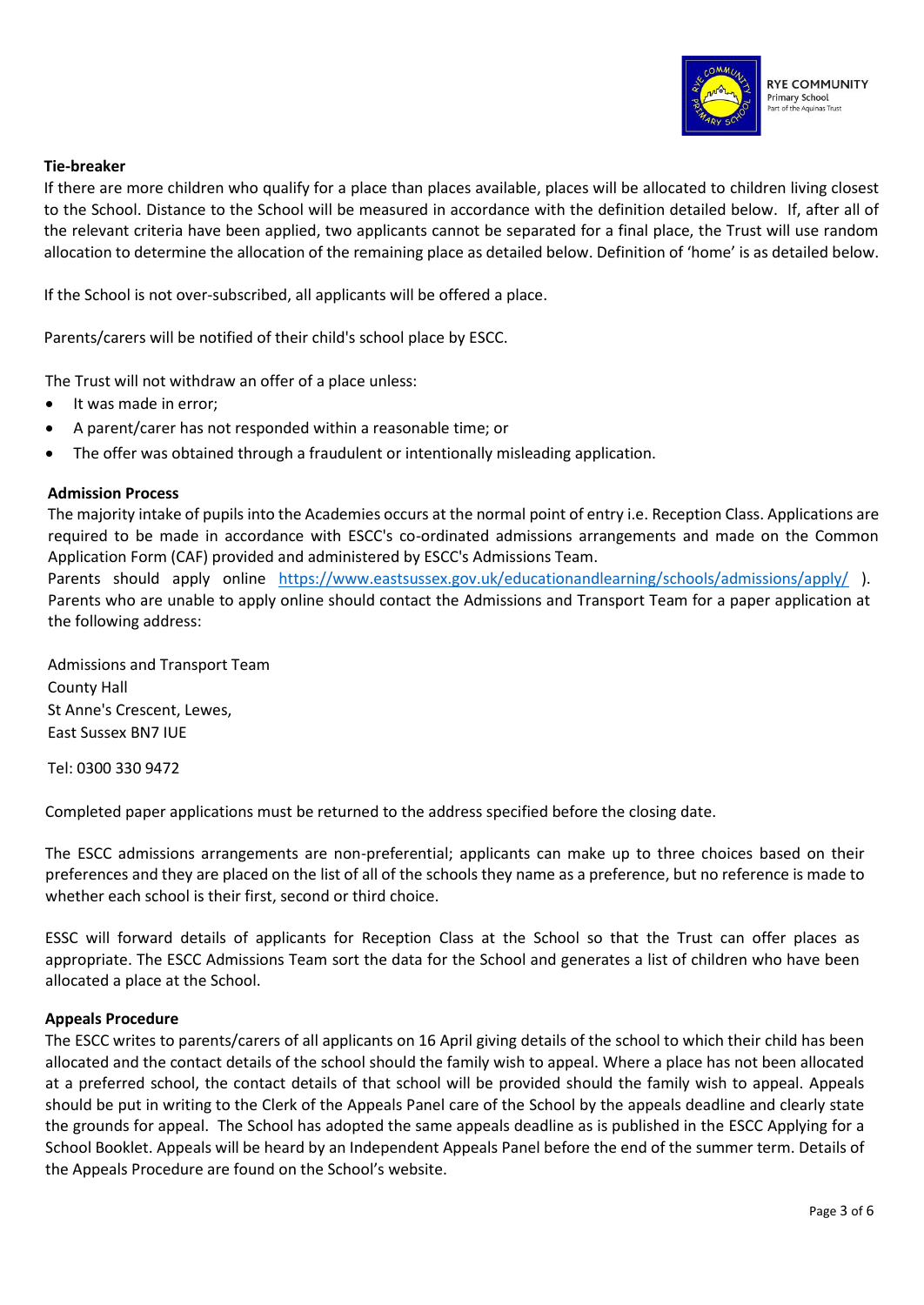

Should a vacancy arise at the school before the Appeals Panel meets, the school will allocate the vacancy to an appellant in accordance with its published admissions criteria.

# **Fair Access**

ESCC operates a Fair Access Protocol (FAP) to ensure that all vulnerable children who are without a school place are offered a place as quickly as possible. The FAP aims to ensure that all schools admit a proportionate number of children deemed vulnerable. To achieve this aim, it may be necessary to admit such children to schools that are already full and ahead of other pupils on a waiting list. The FAP only applies to in-year admissions. A full copy of the FAP operating in East Sussex can be obtained by contacting the Admissions Team.

# **Twins, triplets and other multiple births**

Where twins, triplets or children from other multiple births qualify for the last place allocated qualifying siblings will be admitted in excess of the published admissions limit and they will be considered as 'excepted pupils'.

# **Children with an Education, Health and Care Plan**

Children with statements of Special Educational Needs (SEN) or Education, Health and Care (EHC) Plans are dealt with under a separate process by ESCC's Special Educational Needs team. The published admission number is inclusive of students with a statement of SEN or EHC Plan that are admitted to the academy pursuant to the academy being named in their statement or EHC Plan.

A Statement of Special Educational Need is a statement made by the Local Authority under Section 324 of the Education Act 1996 specifying the special educational provision required for that child. An Education, Health and Care plan is a plan made by the Local Authority under Section 37 of the Children and Families Act 2014 specifying the special education provision required for that child.

# **In year admissions**

Applications for In-Year admissions are made directly to ESCC. If a place is available and there is no waiting list, the child will be admitted. If more applications are received than there are places available, then applications will be ranked in accordance with the oversubscription criteria above. If a place cannot be offered at this time you have a right of appeal. You will be offered the opportunity of being placed on a waiting list as outlined below.

# **Waiting Lists**

A parent/carer may ask for his or her child's name to be placed on a waiting list for the relevant year group following an unsuccessful application. Parents should email or write to the Admissions Officer to request a place on the waiting list. Parents who appeal following an unsuccessful application will automatically be added to the waiting list.

A child's position on the waiting list will be determined in accordance with the school's oversubscription criteria. When places become vacant, they will be allocated to children on the waiting list in accordance with the oversubscription criteria and not based on the date on which the application has been made. Please note that children allocated a place at an Academy in accordance with the Fair Access Protocol take precedence over those on the waiting list. Children will be kept on the waiting list:

- (i) until the end of term 2 (31st December) for applicants to the normal year of entry to the Academy (i.e. Reception Year).
- (ii) until the end of the term following the one in which they made an application for in year admission. After this period has expired, the parent/carer must contact the Admissions Officer to request that their child remain on the waiting list for another period. Waiting lists will be reviewed at the end of each term (i.e. 6 times per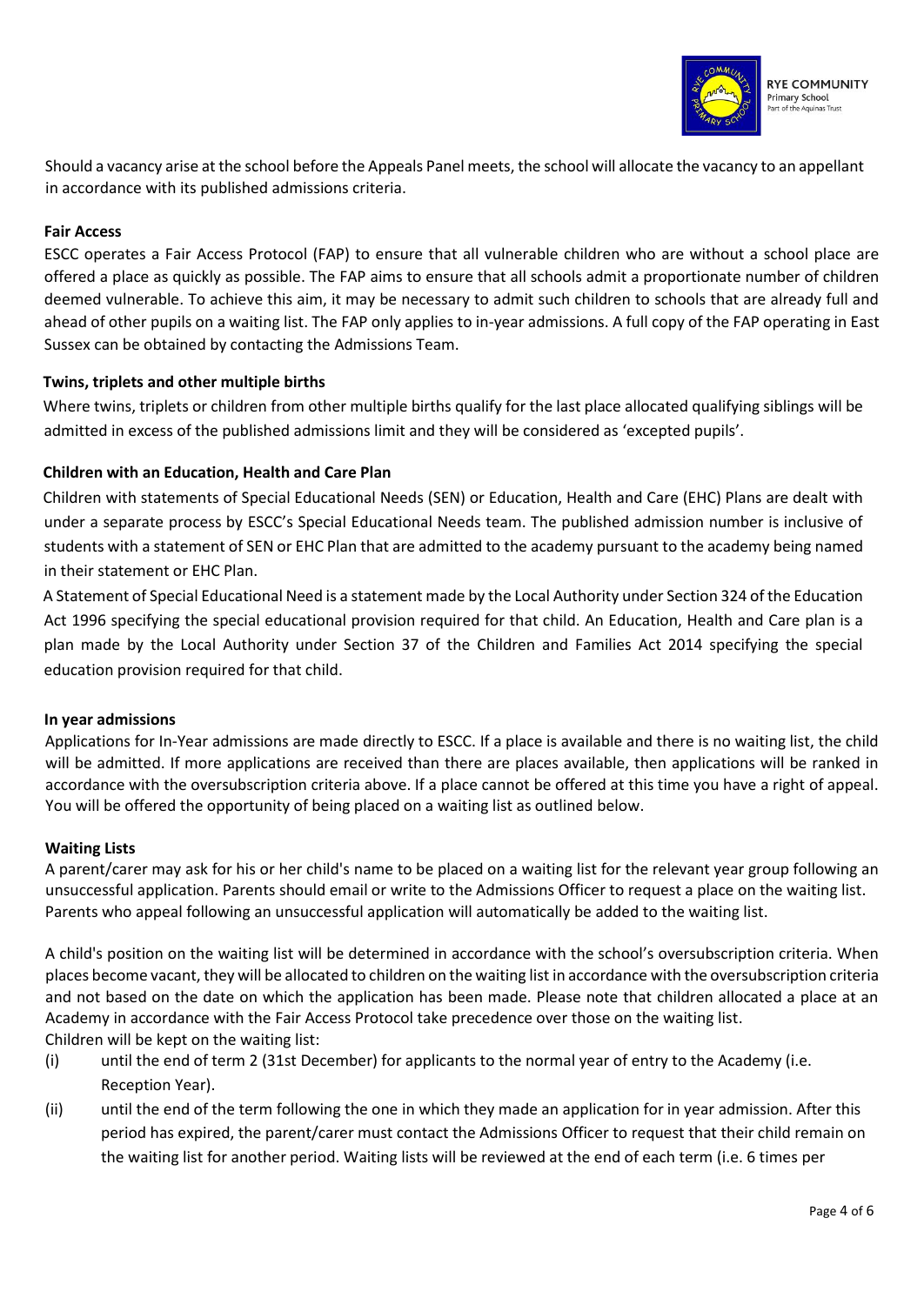

academic year). If parents do not make contact prior to the end of this period, their child's place on the waiting list will be void.

Parents/carers can contact the Admissions Officer to check their place on the waiting list at any time.

Where it is brought to the School's attention that a child is being kept out of school until an admission place arises at their preferred school, the local authority will be informed via its 'Children Missing in Education' procedures.

# **Definitions**

# **Child looked after and previously looked after children**

- i. A looked after child is a child who is (a) in the care of a local authority, or (b) being provided with accommodation by a local authority in the exercise of their social services functions (see definition in section 22 (1) of the Children Act 1989) at the time of making an application to a school. These children must still be 'looked after' when the child starts school unless (ii) applies.
- ii. A previously looked after child is:

(a) a child who was previously looked after by an English or Welsh local authority, and immediately after being looked after became subject to an adoption, residence, or special guardianship order. This includes children who were adopted under the Adoption Act 1976 (see section 12 adoption order) and children who were adopted under the Adoption and Children's Act 2002 or

(b) a child who appears to the admission authority to have been in state care outside of England and ceased to be in state care as a result of being adopted. A child is regarded as having been in state care outside of England if they were in the care of or were accommodated by a public authority, a religious organisation, or any other provider of care whose sole or main purpose is to benefit society.

All these categories of children have equal priority and the tie break provisions will apply where there are more applicants than places.

# **Community Areas**

The community area for the School is: Rye, Rye Harbour and Camber. Details of the community areas (sometimes known as a catchment areas), the admission numbers/school places each Academy has and how places were allocated previously are available on the ESCC School Admissions website

<https://www.eastsussex.gov.uk/educationandlearning/schools/admissions/apply/for> . Living in a community area does not guarantee a place at a particular school. The School will admit from outside the area if there are spaces available.

**Distance -** If there are insufficient places to accommodate all applicants qualified under one criterion, places will be allocated to those children who live the shortest distance from home to the School, measured in a straight line from the address point of the School to the address point to the home. Distance will be measured using ESCC Geographical Information System (GIS), GIS uses postcode address file data to pinpoint addresses and then calculates the home to school distance to give a constant result every time. For transport eligibility, distances are measured using shortest walking distances. In the event that two or more applicants live the same distance from the school and cannot be differentiated as stated previously, the place will be allocated randomly allocated.

**Home** is considered to be a residential property that is the child's only or main residence and not an address at which the child may sometimes stay or sleep due to domestic or special arrangements. Addresses involved in child minding (professional or relatives) will not be considered. Temporary addresses will also not be accepted. Parents or carers will be asked to provide documentary evidence to confirm the address and parental responsibility. Change of parental responsibility, unless exceptional circumstances through a court order, will not be accepted during the co-ordinated